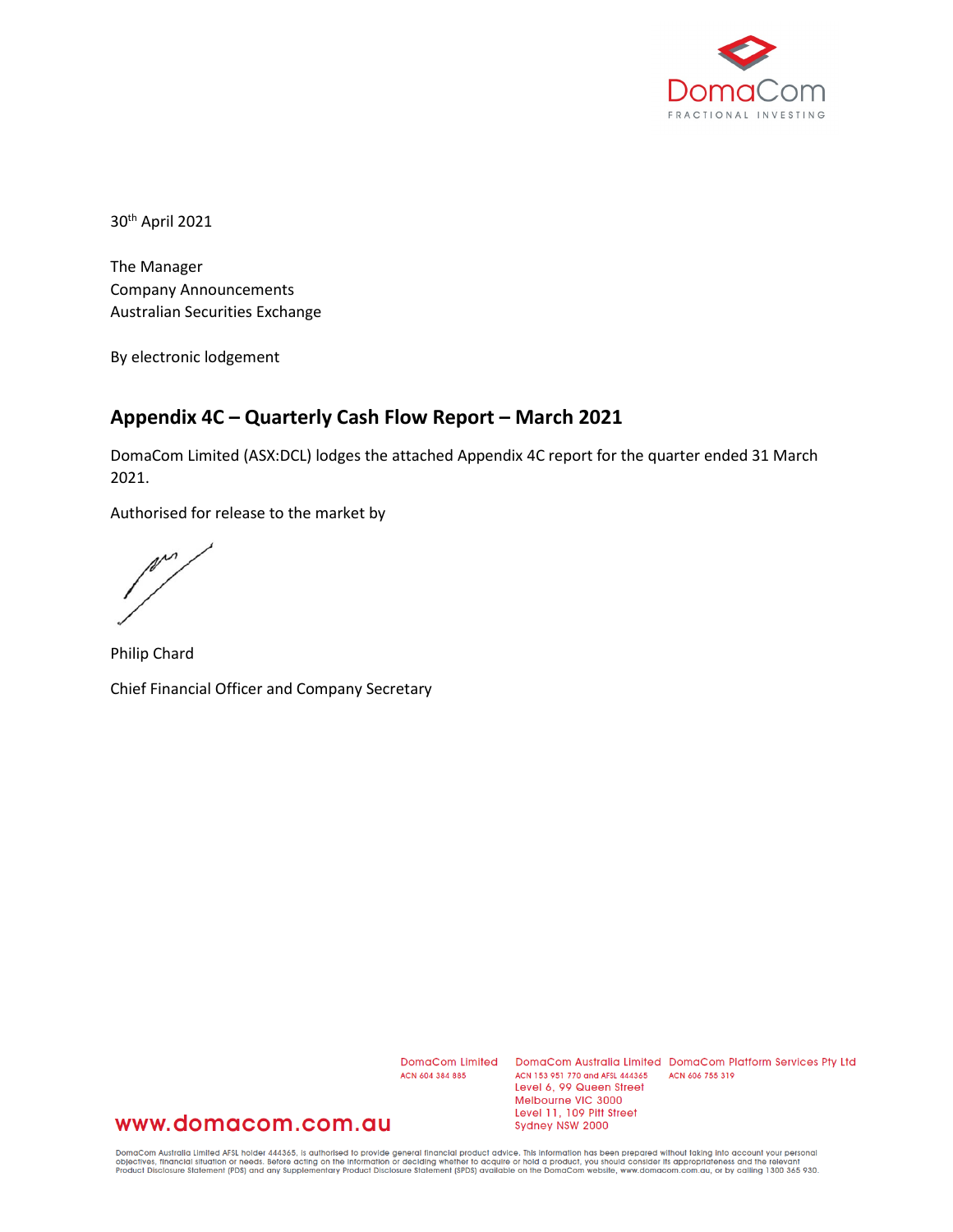## **Appendix 4C**

# **Quarterly cash flow report for entities subject to Listing Rule 4.7B**

#### **Name of entity**

DomaCom Limited (ASX Code: DCL)

| ٠ |  | - |  |
|---|--|---|--|
|---|--|---|--|

69 604 384 885 31 March 2021

**ABN Quarter ended ("current quarter")**

|     | <b>Consolidated statement of cash flows</b>         | <b>Current quarter</b><br>\$A'000 | Year to date<br>(9 months)<br>\$A'000 |
|-----|-----------------------------------------------------|-----------------------------------|---------------------------------------|
| 1.  | Cash flows from operating activities                |                                   |                                       |
| 1.1 | Receipts from customers                             | 108                               | 327                                   |
| 1.2 | Payments for                                        |                                   |                                       |
|     | research and development<br>(a)                     |                                   |                                       |
|     | product manufacturing and operating<br>(b)<br>costs | (42)                              | (138)                                 |
|     | advertising and marketing<br>(c)                    | (91)                              | (344)                                 |
|     | leased assets<br>(d)                                | (33)                              | (99)                                  |
|     | staff costs<br>(e)                                  | (508)                             | (1,804)                               |
|     | (f)<br>administration and corporate costs           | (303)                             | (957)                                 |
| 1.3 | Dividends received (see note 3)                     |                                   |                                       |
| 1.4 | Interest received                                   |                                   |                                       |
| 1.5 | Interest and other costs of finance paid            | (131)                             | (394)                                 |
| 1.6 | Income taxes paid                                   |                                   |                                       |
| 1.7 | Government grants and tax incentives                |                                   | 100                                   |
| 1.8 | Other (provide details if material)                 |                                   |                                       |
| 1.9 | Net cash from / (used in) operating<br>activities   | (1,000)                           | (3,308)                               |

| 2.  |     | Cash flows from investing activities                                     |       |     |
|-----|-----|--------------------------------------------------------------------------|-------|-----|
| 2.1 |     | Payments to acquire:                                                     |       |     |
|     | (a) | entities                                                                 |       |     |
|     | (b) | businesses                                                               | -     |     |
|     | (c) | property, plant and equipment                                            | -     |     |
|     | (d) | investments                                                              |       | (4) |
|     | (e) | intellectual property                                                    |       |     |
|     | (f) | other non-current assets (payments for<br>capitalised development costs) | (109) |     |

ASX Listing Rules Appendix 4C (01/12/19) Page 1 + See chapter 19 of the ASX Listing Rules for defined terms.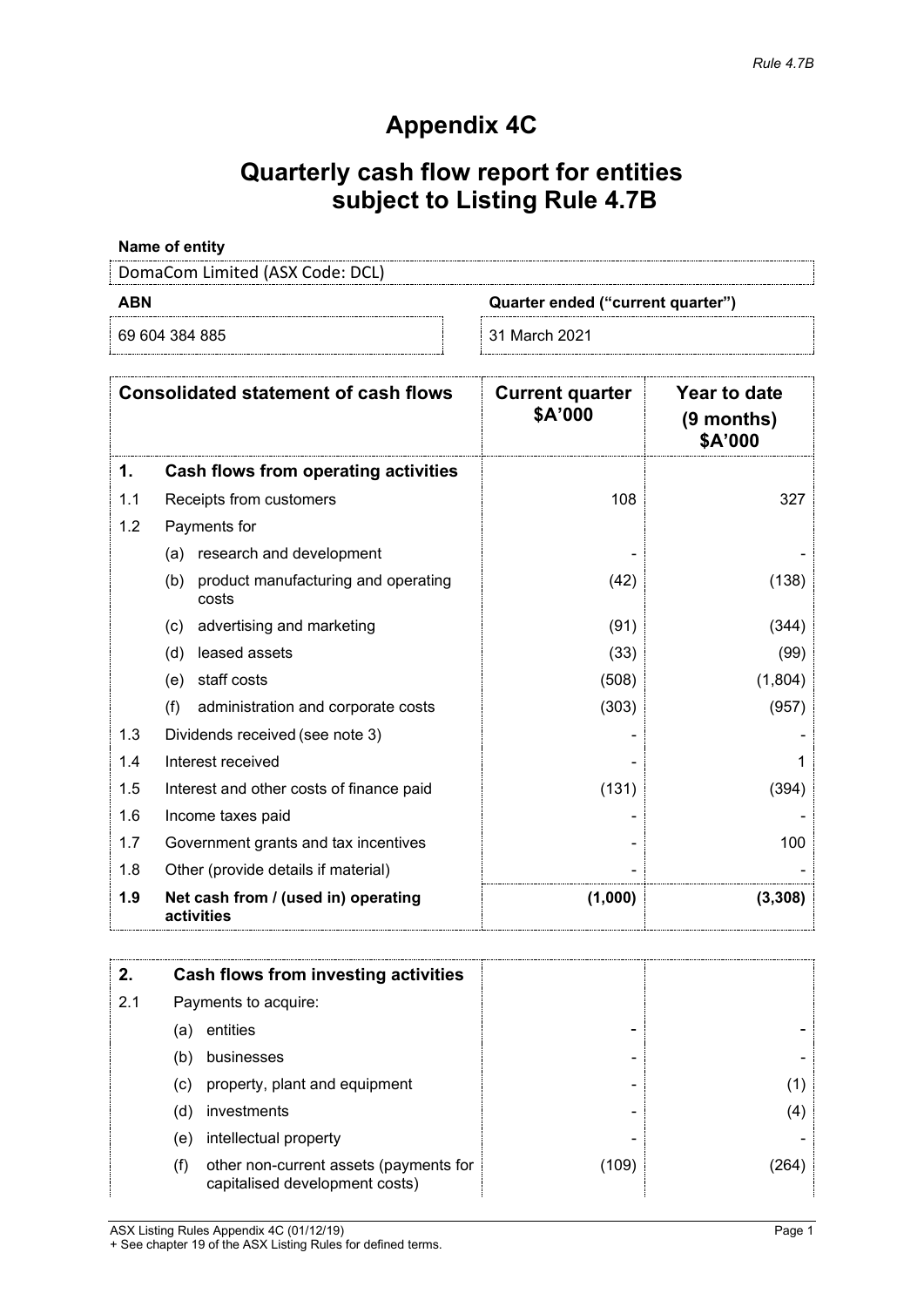|     | <b>Consolidated statement of cash flows</b>       | <b>Current quarter</b><br>\$A'000 | Year to date<br>$(9$ months)<br>\$A'000 |
|-----|---------------------------------------------------|-----------------------------------|-----------------------------------------|
| 2.2 | Proceeds from disposal of:                        |                                   |                                         |
|     | entities<br>(a)                                   |                                   |                                         |
|     | (b)<br>businesses                                 |                                   |                                         |
|     | property, plant and equipment<br>(c)              |                                   |                                         |
|     | (d)<br>investments                                |                                   |                                         |
|     | intellectual property<br>(e)                      |                                   |                                         |
|     | (f)<br>other non-current assets                   |                                   |                                         |
| 2.3 | Cash flows from loans to other entities           | (15)                              | (20)                                    |
| 2.4 | Dividends received (see note 3)                   |                                   |                                         |
| 2.5 | Other (provide details if material)               |                                   |                                         |
| 2.6 | Net cash from / (used in) investing<br>activities | (124)                             | (289)                                   |

| 3.   | Cash flows from financing activities                                                          |       |
|------|-----------------------------------------------------------------------------------------------|-------|
| 3.1  | Proceeds from issues of equity securities<br>(excluding convertible debt securities)          | 3,600 |
| 3.2  | Proceeds from issue of convertible debt<br>securities                                         |       |
| 3.3  | Proceeds from exercise of options                                                             |       |
| 3.4  | Transaction costs related to issues of<br>equity securities or convertible debt<br>securities | (196) |
| 3.5  | Proceeds from borrowings                                                                      |       |
| 3.6  | Repayment of borrowings                                                                       |       |
| 3.7  | Transaction costs related to loans and<br>borrowings                                          |       |
| 3.8  | Dividends paid                                                                                |       |
| 3.9  | Other (provide details if material)                                                           |       |
| 3.10 | Net cash from / (used in) financing<br>activities                                             | 3,404 |

|     | Net increase / (decrease) in cash and<br>cash equivalents for the period |         |         |
|-----|--------------------------------------------------------------------------|---------|---------|
| 4.1 | Cash and cash equivalents at beginning of<br>period                      | 2.385   |         |
| 4.2 | Net cash from / (used in) operating<br>activities (item 1.9 above)       | (1.000) | (3,308) |
| 4.3 | Net cash from / (used in) investing activities<br>(item 2.6 above)       | (124)   |         |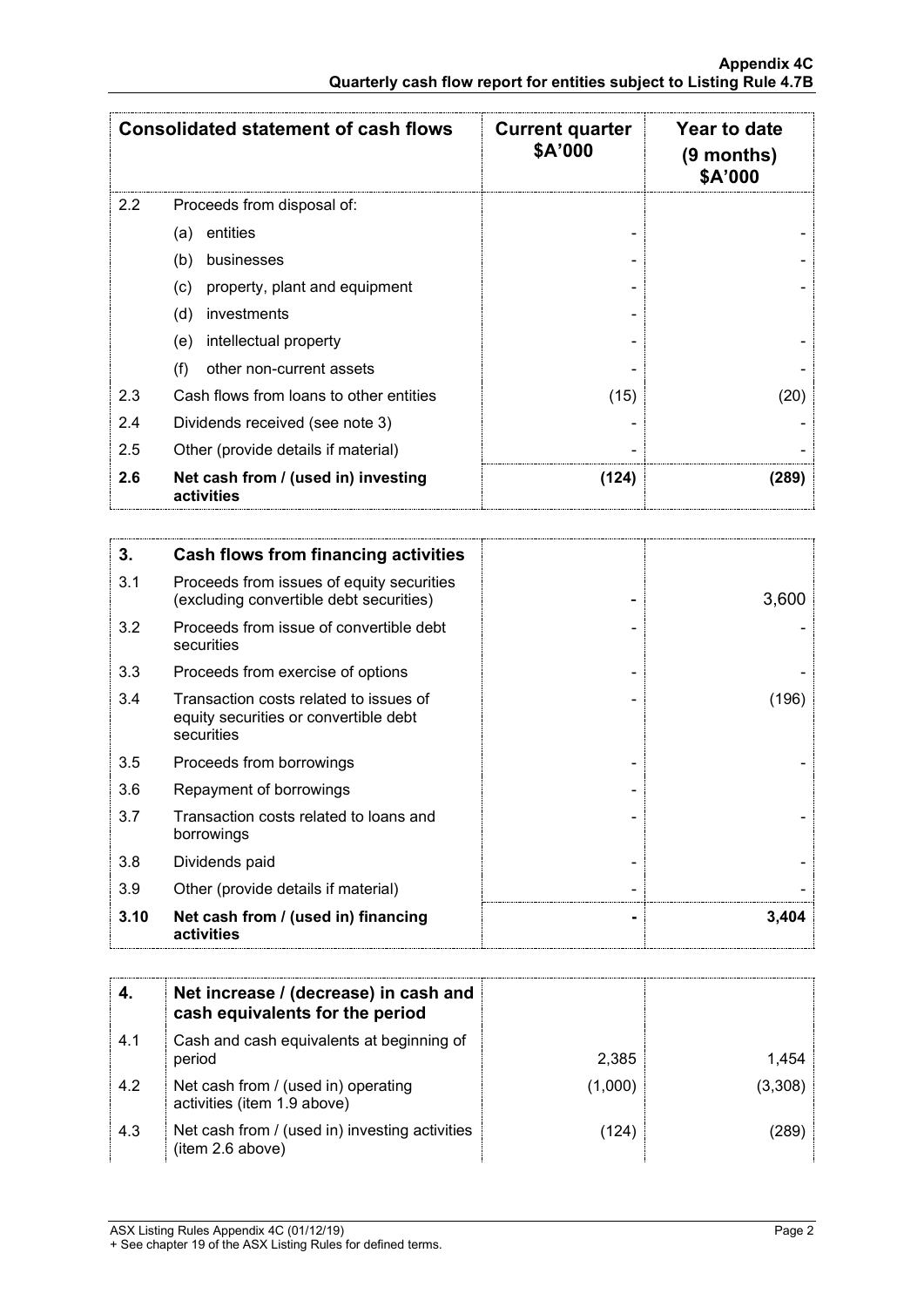|     | Consolidated statement of cash flows                                | <b>Current quarter</b><br>\$A'000 | Year to date<br>$(9$ months)<br>\$A'000 |
|-----|---------------------------------------------------------------------|-----------------------------------|-----------------------------------------|
| 4.4 | Net cash from / (used in) financing activities<br>(item 3.10 above) |                                   | 3 404                                   |
| 4.5 | Effect of movement in exchange rates on<br>cash held                |                                   |                                         |
| 4.6 | Cash and cash equivalents at end of<br>period                       | 1.261                             |                                         |

| 5.  | Reconciliation of cash and cash<br>equivalents<br>at the end of the quarter (as shown in the<br>consolidated statement of cash flows) to the<br>related items in the accounts | <b>Current quarter</b><br>\$A'000 | <b>Previous quarter</b><br>\$A'000 |
|-----|-------------------------------------------------------------------------------------------------------------------------------------------------------------------------------|-----------------------------------|------------------------------------|
| 5.1 | Bank balances                                                                                                                                                                 | 1.221                             | 2.345                              |
| 5.2 | Call deposits                                                                                                                                                                 |                                   |                                    |
| 5.3 | <b>Bank overdrafts</b>                                                                                                                                                        |                                   |                                    |
| 5.4 | Other (provide details)                                                                                                                                                       | 40                                |                                    |
| 5.5 | Cash and cash equivalents at end of<br>quarter (should equal item 4.6 above)                                                                                                  | 1.261                             | 2.385                              |

| 6.  | Payments to related parties of the entity and their<br>associates |
|-----|-------------------------------------------------------------------|
| 6.1 | Aggregate amount of payments to related parties and their         |

| <b>Current quarter</b><br><b>\$A'000</b> |  |
|------------------------------------------|--|
| (184)                                    |  |
| (15)                                     |  |

6.2 Aggregate amount of payments to related parties and their associates included in item 2

associates included in item 1

Note: if any amounts are shown in items 6.1 or 6.2, your quarterly activity report must include a description of, and an explanation for, such payments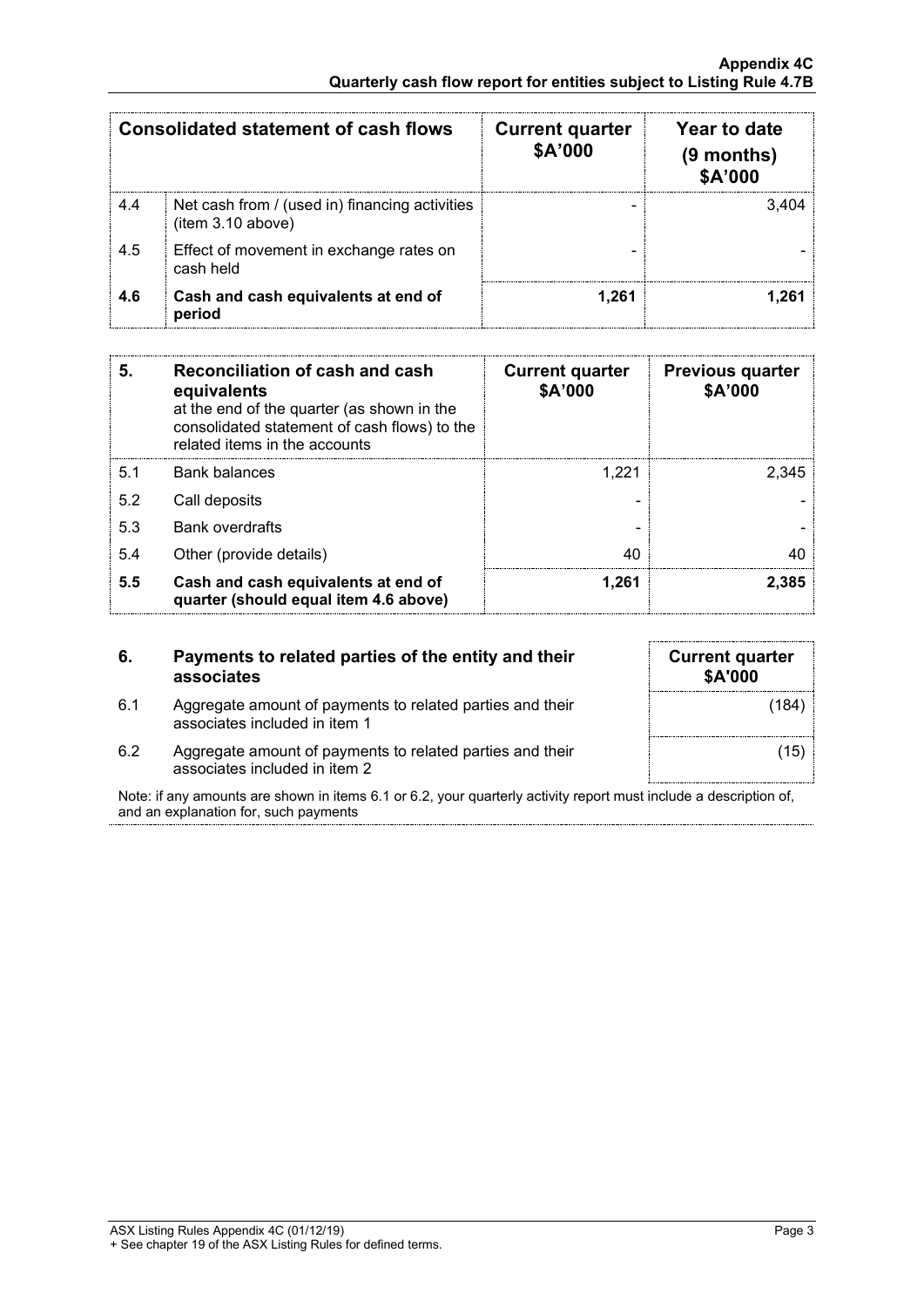#### **7. Financing facilities**

- 
- 7.2 Credit standby arrangements
- 7.3 Other (convertible notes)
- 7.4 **Total financing facilities** 3,600 3,600

| 7.  | <b>Financing facilities</b><br>Note: the term "facility' includes all forms of financing<br>arrangements available to the entity. | <b>Total facility</b><br>amount at quarter<br>end | Amount drawn at<br>quarter end<br>\$A'000 |
|-----|-----------------------------------------------------------------------------------------------------------------------------------|---------------------------------------------------|-------------------------------------------|
|     | Add notes as necessary for an understanding of the<br>sources of finance available to the entity.                                 | \$A'000                                           |                                           |
| 71  | Loan facilities                                                                                                                   |                                                   |                                           |
| 7.2 | Credit standby arrangements                                                                                                       |                                                   |                                           |
| 7.3 | Other (convertible notes)                                                                                                         | 3.600                                             | 3 60C                                     |
| 7.4 | <b>Total financing facilities</b>                                                                                                 | 3.600                                             |                                           |

#### 7.5 **Unused financing facilities available at quarter end** -

- 7.6 Include in the box below a description of each facility above, including the lender, interest rate, maturity date and whether it is secured or unsecured. If any additional financing facilities have been entered into or are proposed to be entered into after quarter end,
	- include a note providing details of those facilities as well.

 $$650,000$  was raised through the issue of unsecured 3 Year Convertible Notes on  $25<sup>th</sup>$ January 2018 to various note holders with an annual coupon of 10% payable quarterly in arrears. On 18<sup>th</sup> May 2020 the maturity date was extended by 1 year to  $25<sup>th</sup>$  January 2022.

\$2,950,000 was raised through the issue of secured 2 Year Convertible Notes on  $7<sup>th</sup>$ December 2018 to Thundering Herd Fund No.1 and Thundering Herd Pty Ltd with an annual coupon of 15% payable quarterly in arrears. On 18<sup>th</sup> May 2020 the maturity date was extended by 1 year to 7<sup>th</sup> December 2021.

|     | Estimated cash available for future operating activities                     | <b>\$A'000</b> |
|-----|------------------------------------------------------------------------------|----------------|
| 8.1 | Net cash from / (used in) operating activities (Item 1.9)                    |                |
| 8.2 | Cash and cash equivalents at quarter end (Item 4.6)                          | 1.261          |
| 8.3 | Unused finance facilities available at quarter end (Item 7.5)                |                |
| 8.4 | Total available funding (Item $8.2 +$ Item $8.3$ )                           | -26            |
| 8.5 | Estimated quarters of funding available (Item 8.4 divided by<br>Item $8.1$ ) | 1 26           |

8.6 If Item 8.5 is less than 2 quarters, please provide answers to the following questions:

1. Does the entity expect that it will continue to have the current level of net operating cash flows for the time being and, if not, why not?

Answer: Yes. The entity expects to have the current level of net operating cash flows for the time being 2. Has the entity taken any steps, or does it propose to take any steps, to raise further

cash to fund its operations and, if so, what are those steps and how likely does it believe that they will be successful?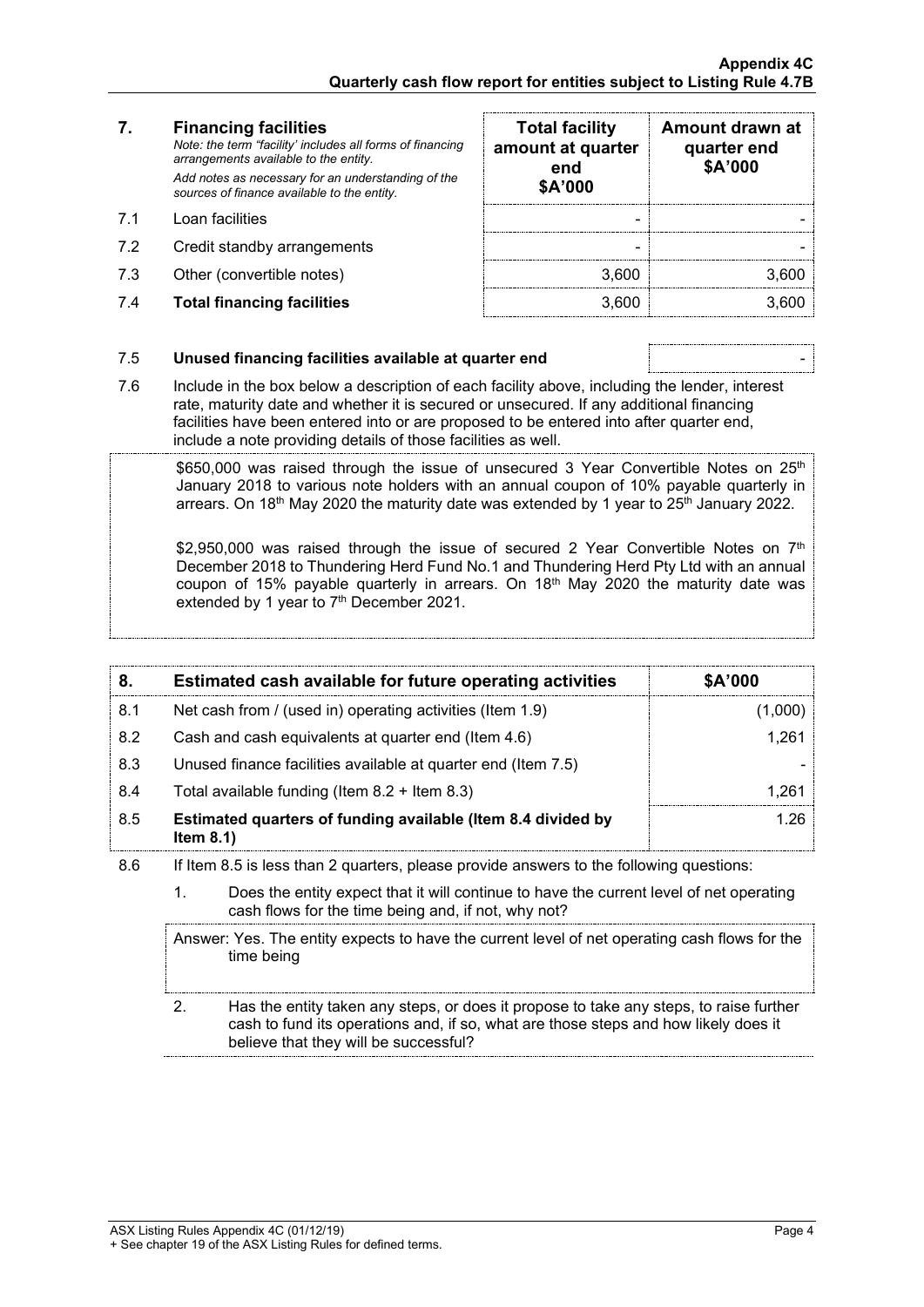Answer: Yes – the Company proposes to raise further cash to fund its operations. The steps it has taken include: refreshing the ability to raise capital under Listing Rules 7.1 and 7.1A (Approved in the AGM held on 2nd December 2020). - confidential discussions with several institutional/sophisticated investors to participate in a private placement. Further information will be released to the market in line with the Continuous Disclosure Requirements of Chapter 3 of the ASX Rules. The Company has demonstrated the ability to raise capital. Recent activity includes 6 separate private placements in 2019 and 2020 and a successful Entitlement Offer. 3. Does the entity expect to be able to continue its operations and to meet its business objectives and, if so, on what basis? Answer: Yes – the Company expects to continue its operations and meet its business objectives based on the following: The key driver of revenue growth is Funds Under Management (FUM) that has grown by 16% over the past 12 months. New products continue to be developed to drive future FUM growth. For example: the recently introduced Rental Property Accelerator product (ASX announcement 9 July 2020) spans the investment/tenant gap enabling more tenants to escape the rental cycle. - DomaCom is has entered an agreement with leading Australian Community Housing Provider BlueCHP Limited that will allow the Company to move to the syndication phase for the Essential Worker pilot. This product aims to leverage the Government's affordable housing lending facility to deliver an RPA product for essential workers with a 25% discounted rent (ASX announcement 9 November 2020). The Equity Mortgage product is being developed to be Shariah compliant and targeting the Australian Islamic community and other communities that are prohibited from borrowing money (ASX announcement 18 December 2020). Senior Equity Release is being rolled out that allows retirees to access equity within their home. Currently a program is being run to accredit financial advisers to allow them to use this innovative product (update provided in ASX announcement 2 December 2020).

### **Compliance statement**

- 1 This statement has been prepared in accordance with accounting standards and policies which comply with Listing Rule 19.11A.
- 2 This statement gives a true and fair view of the matters disclosed.

Date: ...30th April 2021.........................................................................

Authorised by: ...Philip Chard, Chief Financial Officer and Company Secretary....................... (Name of body or officer authorising release – see note 4)